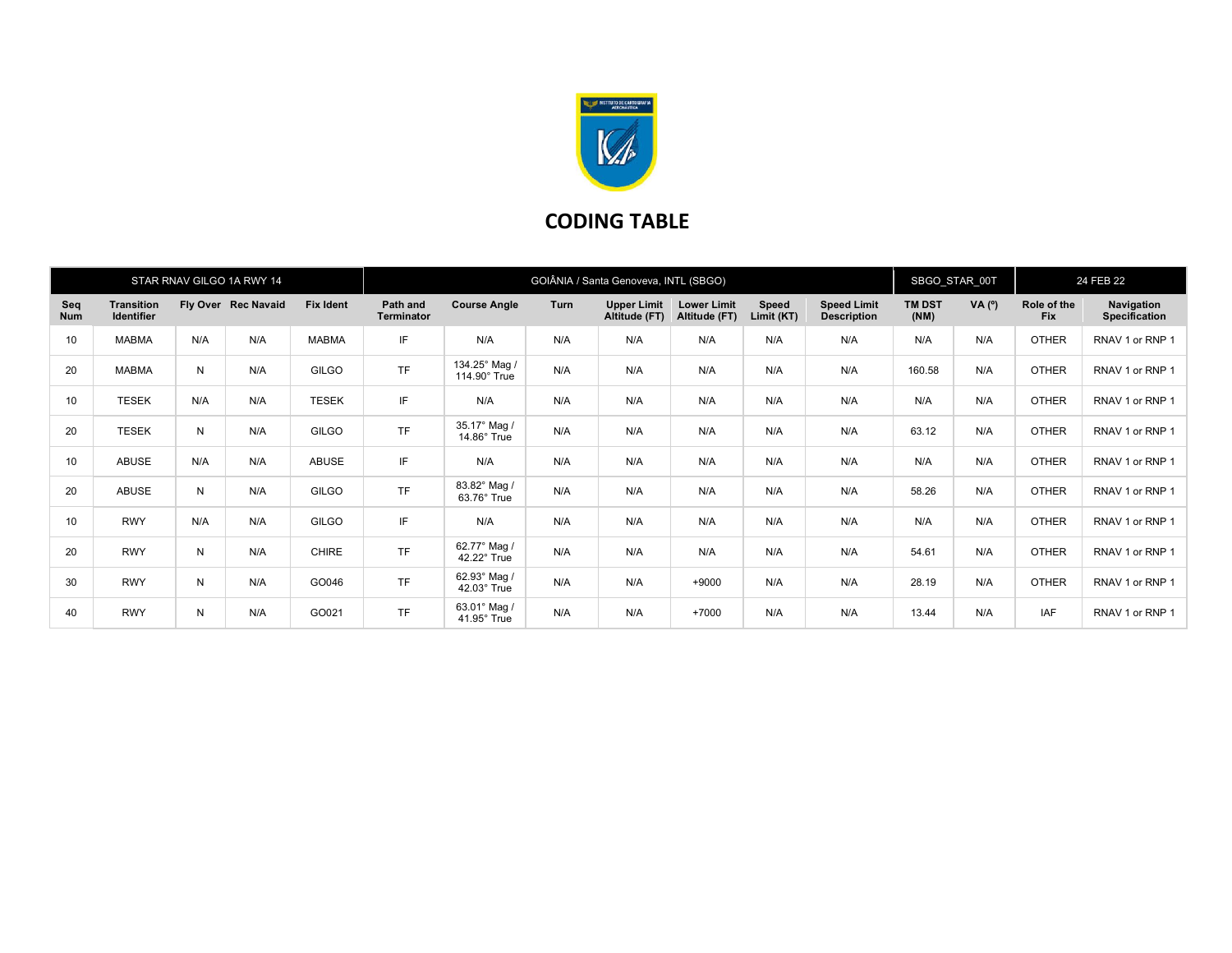|                   |                                        |     | STAR RNAV SIRUL 1A RWY 14 |                  | GOIÂNIA / Santa Genoveva, INTL (SBGO) |                                      |      |                                     |                                     |                     |                                          | SBGO STAR 00T         |        | 24 FEB 22                 |                                    |
|-------------------|----------------------------------------|-----|---------------------------|------------------|---------------------------------------|--------------------------------------|------|-------------------------------------|-------------------------------------|---------------------|------------------------------------------|-----------------------|--------|---------------------------|------------------------------------|
| Seq<br><b>Num</b> | <b>Transition</b><br><b>Identifier</b> |     | Fly Over Rec Navaid       | <b>Fix Ident</b> | Path and<br>Terminator                | <b>Course Angle</b>                  | Turn | <b>Upper Limit</b><br>Altitude (FT) | <b>Lower Limit</b><br>Altitude (FT) | Speed<br>Limit (KT) | <b>Speed Limit</b><br><b>Description</b> | <b>TM DST</b><br>(NM) | VA (°) | Role of the<br><b>Fix</b> | Navigation<br><b>Specification</b> |
| 10                | CORVO                                  | N/A | N/A                       | CORVO            | IF                                    | N/A                                  | N/A  | N/A                                 | N/A                                 | N/A                 | N/A                                      | N/A                   | N/A    | <b>OTHER</b>              | RNAV 1 or RNP 1                    |
| 20                | CORVO                                  | N   | N/A                       | <b>OBLAV</b>     | <b>TF</b>                             | $1.56^{\circ}$ Mag /<br>340.00° True | N/A  | N/A                                 | N/A                                 | N/A                 | N/A                                      | 43.62                 | N/A    | <b>OTHER</b>              | RNAV 1 or RNP 1                    |
| 30                | CORVO                                  | N   | N/A                       | <b>SIRUL</b>     | <b>TF</b>                             | 1.57° Mag /<br>340.07° True          | N/A  | N/A                                 | N/A                                 | N/A                 | N/A                                      | 32.28                 | N/A    | <b>OTHER</b>              | RNAV 1 or RNP 1                    |
| 10                | <b>EDMIN</b>                           | N/A | N/A                       | <b>EDMIN</b>     | IF                                    | N/A                                  | N/A  | N/A                                 | N/A                                 | N/A                 | N/A                                      | N/A                   | N/A    | <b>OTHER</b>              | RNAV 1 or RNP 1                    |
| 20                | <b>EDMIN</b>                           | N   | N/A                       | <b>SIRUL</b>     | <b>TF</b>                             | 26.28° Mag /<br>4.93° True           | N/A  | N/A                                 | N/A                                 | N/A                 | N/A                                      | 57.76                 | N/A    | <b>OTHER</b>              | RNAV 1 or RNP 1                    |
| 10                | <b>ULD</b>                             | N/A | N/A                       | <b>ULD</b>       | IF                                    | N/A                                  | N/A  | N/A                                 | N/A                                 | N/A                 | N/A                                      | N/A                   | N/A    | <b>OTHER</b>              | RNAV 1 or RNP 1                    |
| 20                | <b>ULD</b>                             | N   | N/A                       | <b>OBLAV</b>     | <b>TF</b>                             | 11.55° Mag /<br>350.05° True         | N/A  | N/A                                 | N/A                                 | N/A                 | N/A                                      | 39.84                 | N/A    | <b>OTHER</b>              | RNAV 1 or RNP 1                    |
| 30                | <b>ULD</b>                             | N   | N/A                       | <b>SIRUL</b>     | <b>TF</b>                             | 1.57° Mag /<br>340.07° True          | N/A  | N/A                                 | N/A                                 | N/A                 | N/A                                      | 32.28                 | N/A    | <b>OTHER</b>              | RNAV 1 or RNP 1                    |
| 10                | <b>RWY</b>                             | N/A | N/A                       | <b>SIRUL</b>     | IF                                    | N/A                                  | N/A  | N/A                                 | N/A                                 | N/A                 | N/A                                      | N/A                   | N/A    | <b>OTHER</b>              | RNAV 1 or RNP 1                    |
| 20                | <b>RWY</b>                             | N   | N/A                       | <b>ARTEG</b>     | <b>TF</b>                             | 349.73° Mag /<br>328.27° True        | N/A  | N/A                                 | N/A                                 | N/A                 | N/A                                      | 17.11                 | N/A    | <b>OTHER</b>              | RNAV 1 or RNP 1                    |
| 30                | <b>RWY</b>                             | N   | N/A                       | GO043            | <b>TF</b>                             | 349.73° Mag /<br>328.32° True        | N/A  | N/A                                 | $+12000$                            | N/A                 | N/A                                      | 33.44                 | N/A    | <b>OTHER</b>              | RNAV 1 or RNP 1                    |
| 40                | <b>RWY</b>                             | N   | N/A                       | GO032            | <b>TF</b>                             | 349.73° Mag /<br>328.43° True        | N/A  | N/A                                 | $+9000$                             | N/A                 | N/A                                      | 12.85                 | N/A    | <b>OTHER</b>              | RNAV 1 or RNP 1                    |
| 50                | <b>RWY</b>                             | N   | N/A                       | GO044            | <b>TF</b>                             | 321.46° Mag /<br>300.19° True        | N/A  | N/A                                 | $+9000$                             | N/A                 | N/A                                      | 11.95                 | N/A    | <b>OTHER</b>              | RNAV 1 or RNP 1                    |
| 60                | <b>RWY</b>                             | N   | N/A                       | GO021            | <b>TF</b>                             | 321.44° Mag /<br>300.25° True        | N/A  | N/A                                 | $+7000$                             | N/A                 | N/A                                      | 9.41                  | N/A    | IAF                       | RNAV 1 or RNP 1                    |